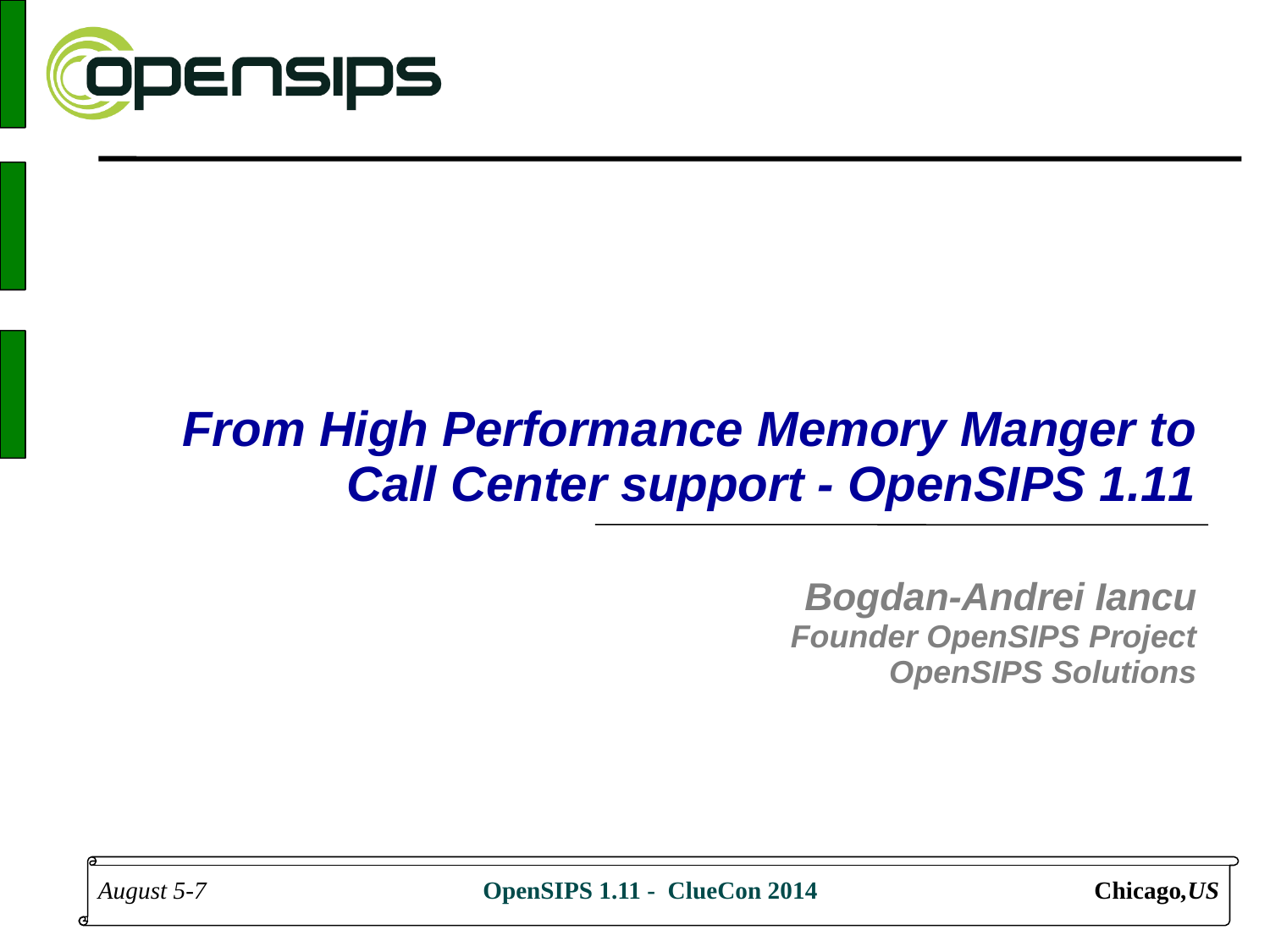

# **What is OpenSIPS ?**

*August 5-7* **OpenSIPS 1.11 - ClueCon 2014 Chicago***,US*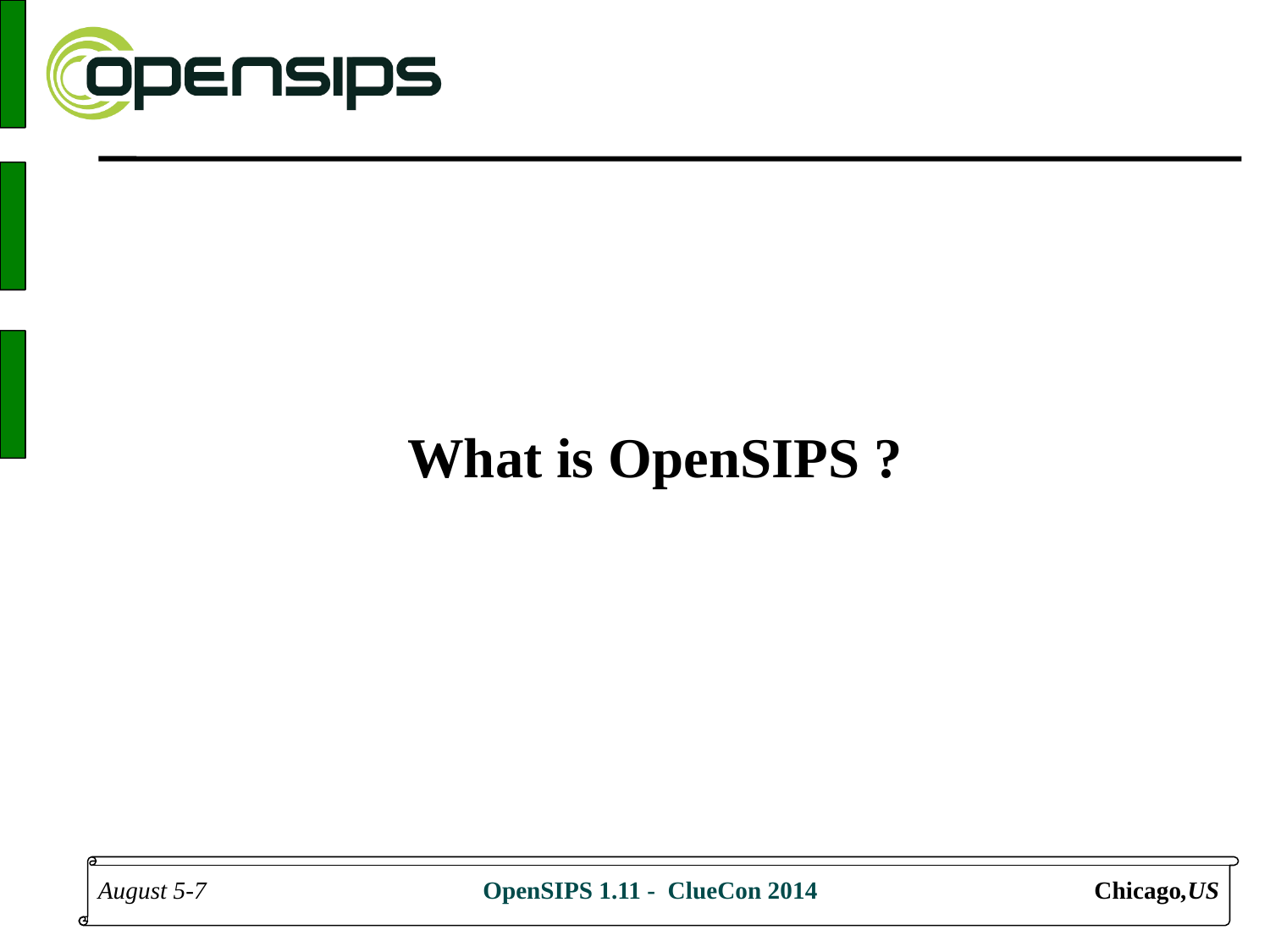

## **OpenSIPS holds SIP for you**



*August 5-7* **OpenSIPS 1.11 - ClueCon 2014 Chicago***,US*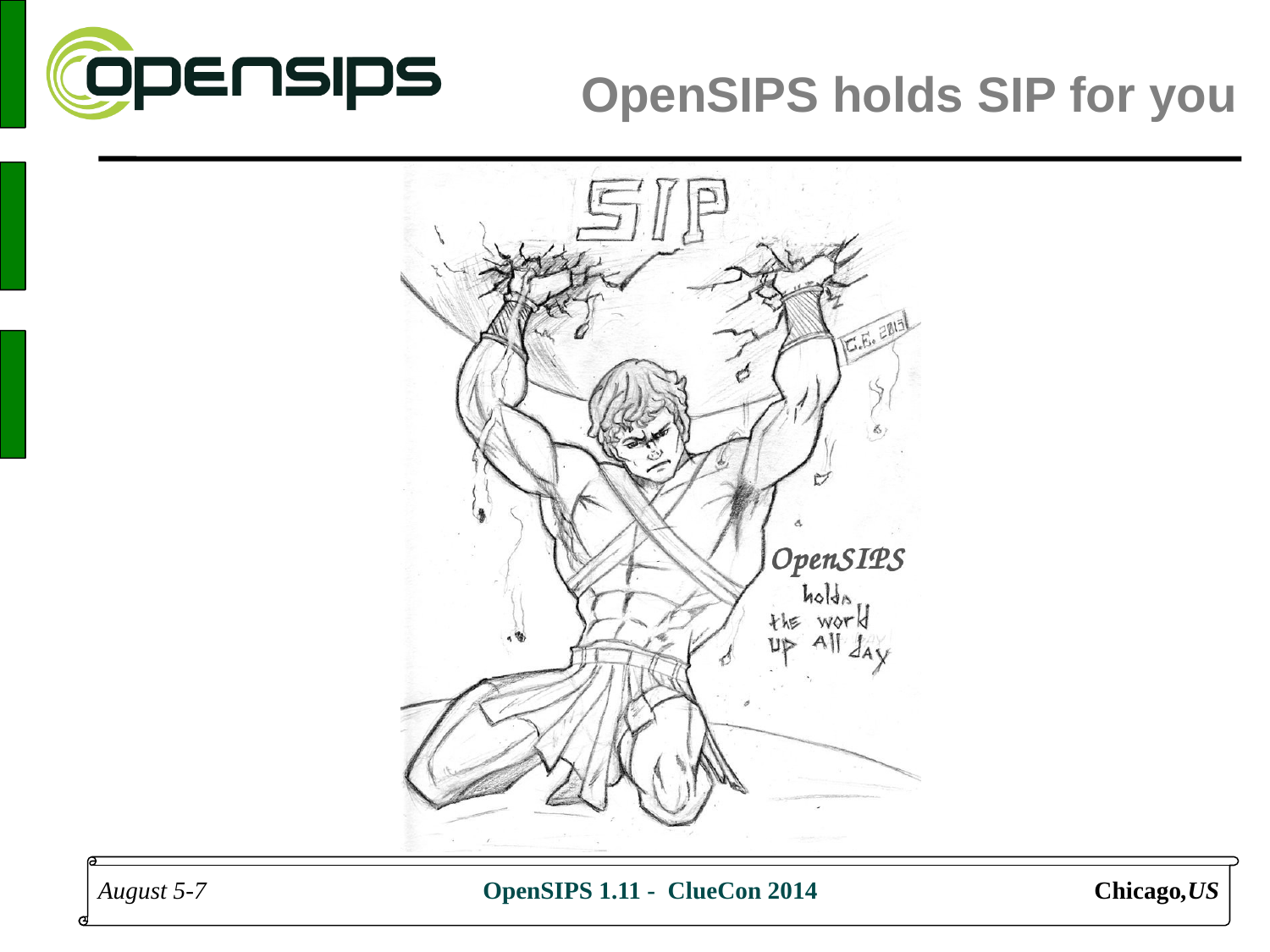

# **How is OpenSIPS developed?**

*August 5-7* **OpenSIPS 1.11 - ClueCon 2014 Chicago***,US*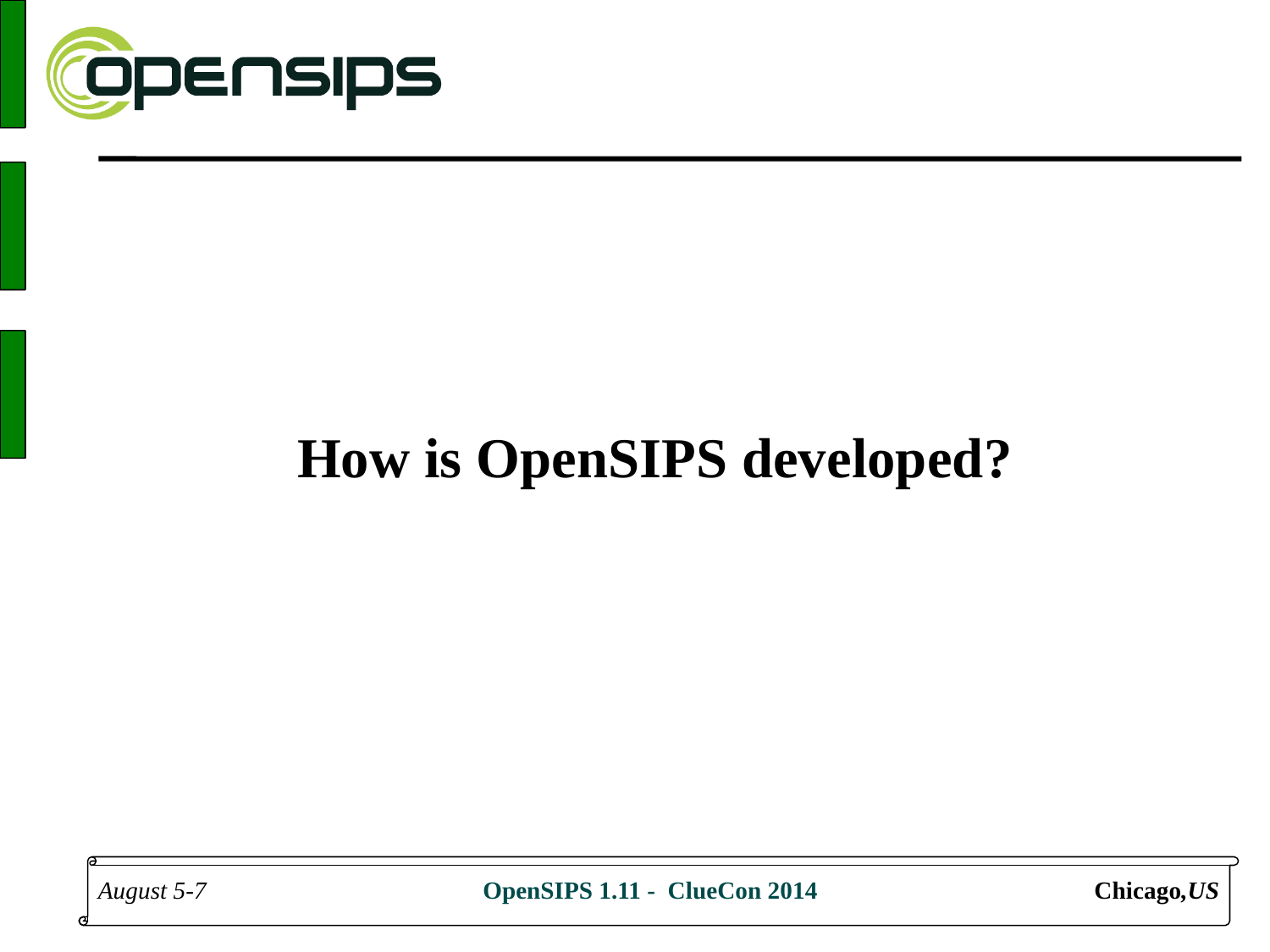



*It's safe, but inefficient !* Not so many high-level features to make it attractive, but high costs on development.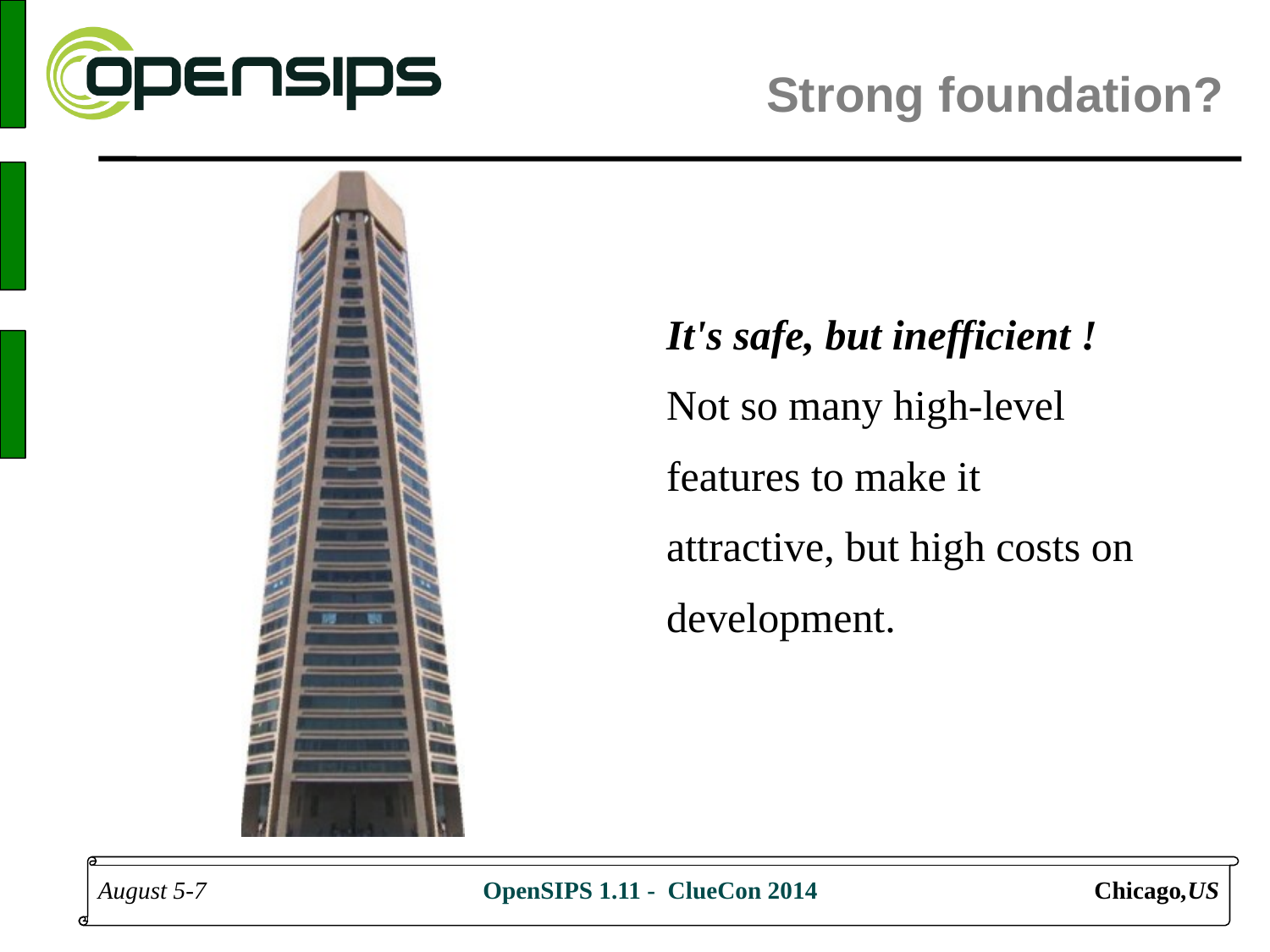



*It's efficient, but not safe !* Heavy high-level features on top of an under-sized foundation  $\rightarrow$  disaster.



*August 5-7* **OpenSIPS 1.11 - ClueCon 2014 Chicago***,US*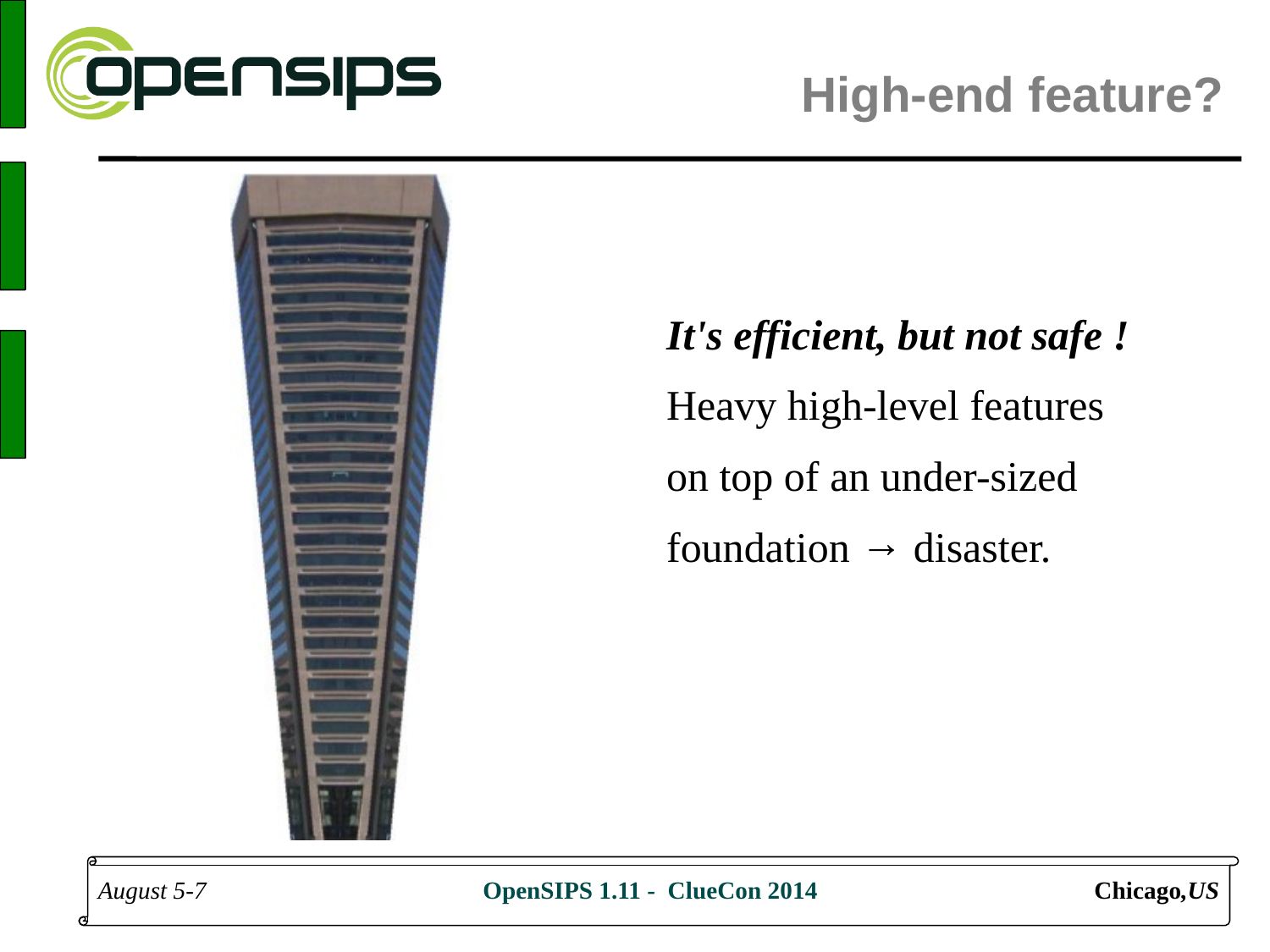

## **Bottom to Top**

*Safe and efficient !* Sufficient high-level features on top of a foundation able to sustain them !



*August 5-7* **OpenSIPS 1.11 - ClueCon 2014 Chicago***,US*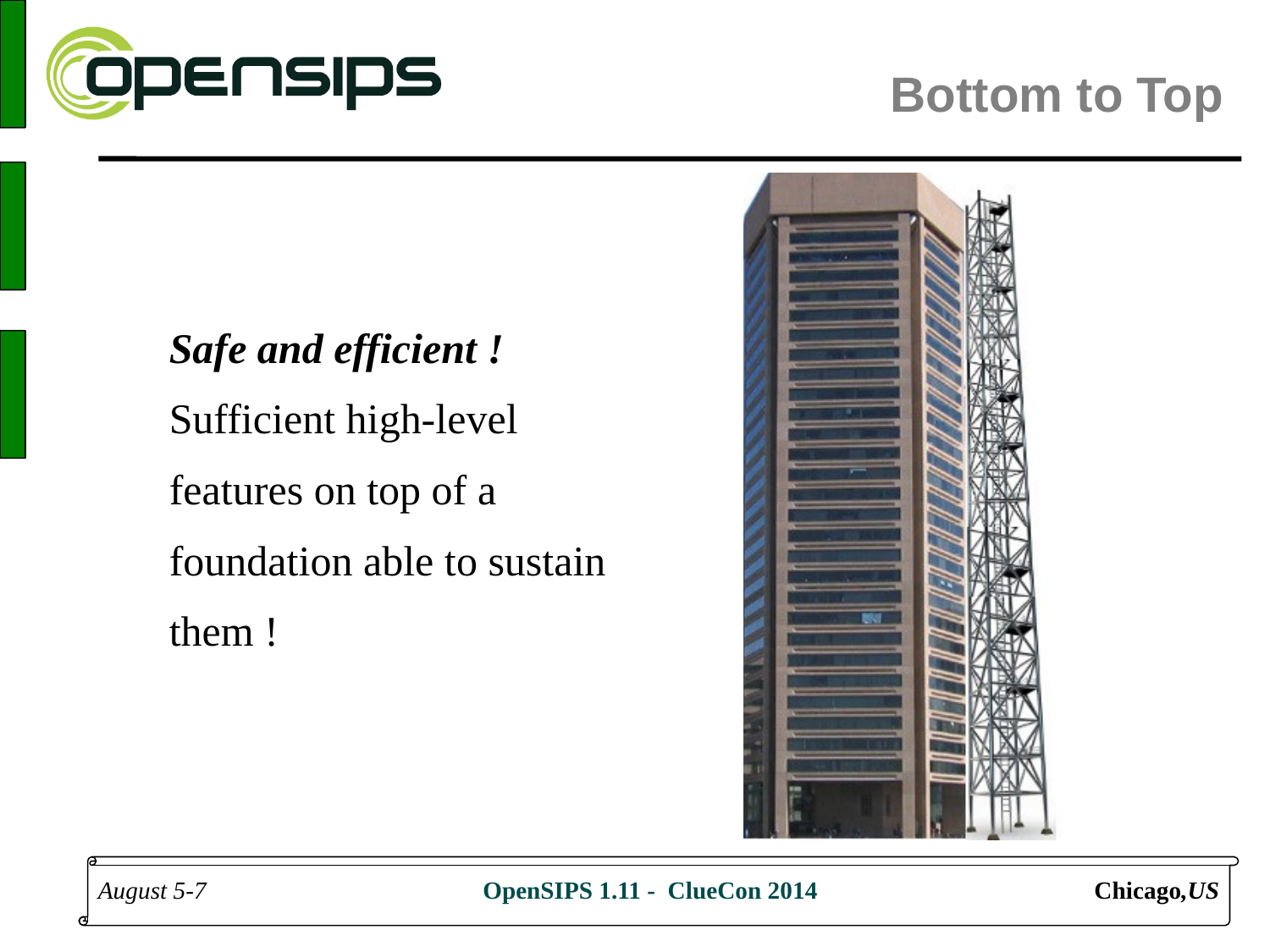

# **OpenSIPS 1.11**

*August 5-7* **OpenSIPS 1.11 - ClueCon 2014 Chicago***,US*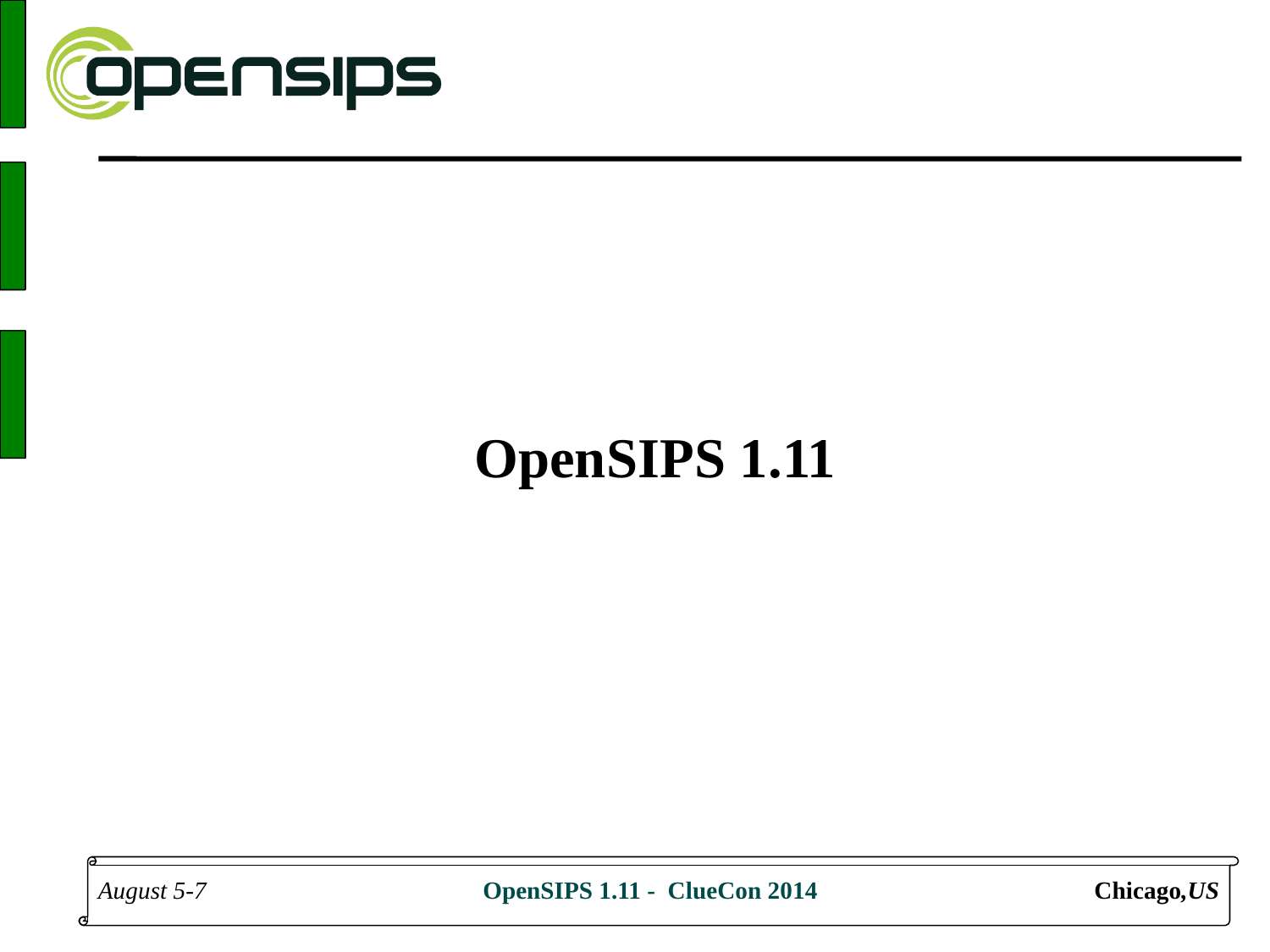



#### **1.11 major release**

- 1.11 is the new LTS release !
- addresses the full verticality as development
- Strong focus on consistency and consolidation of the existing features, from bottom to top.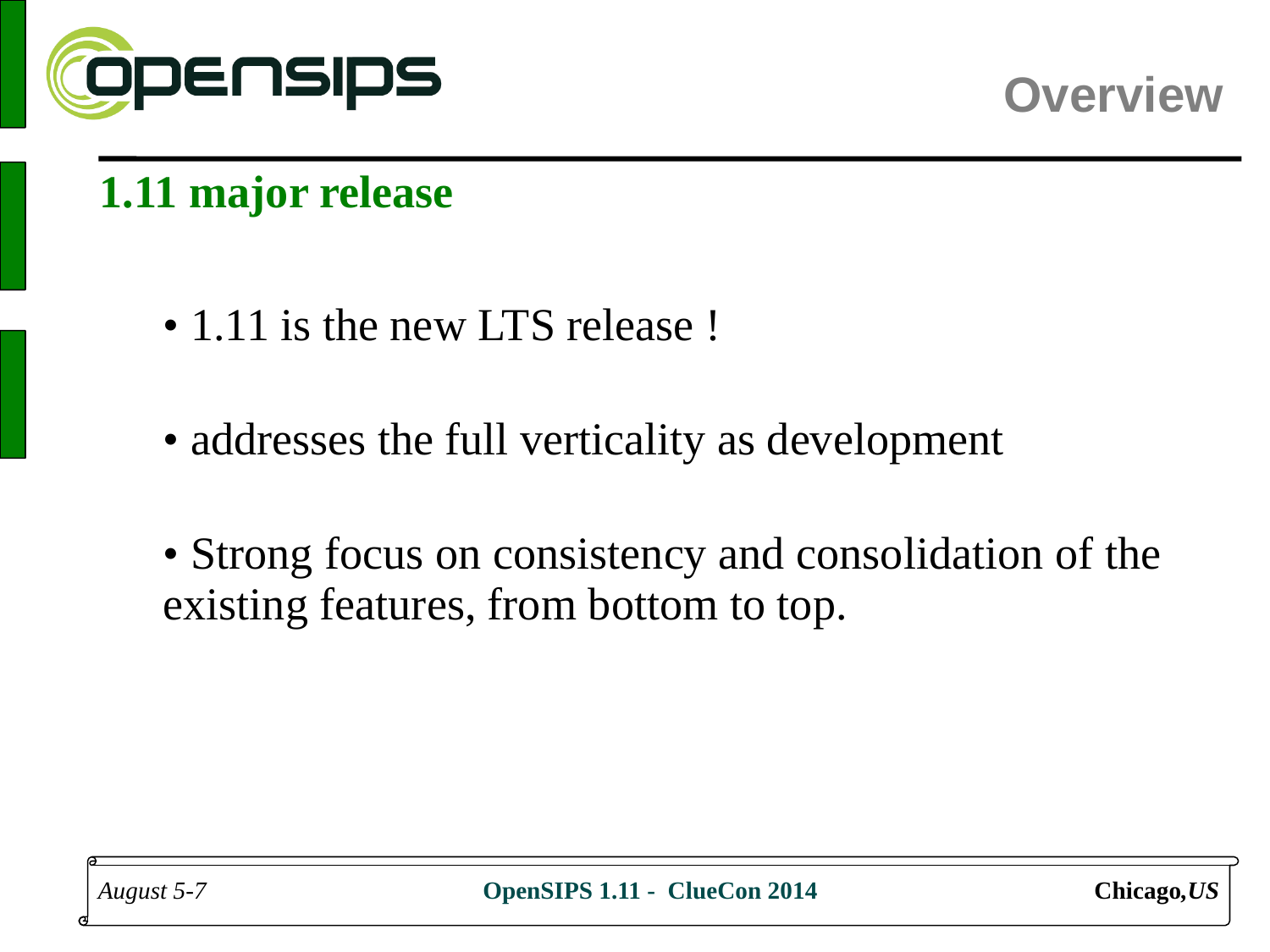

#### **Low levels**

#### **What are we fighting with ?**

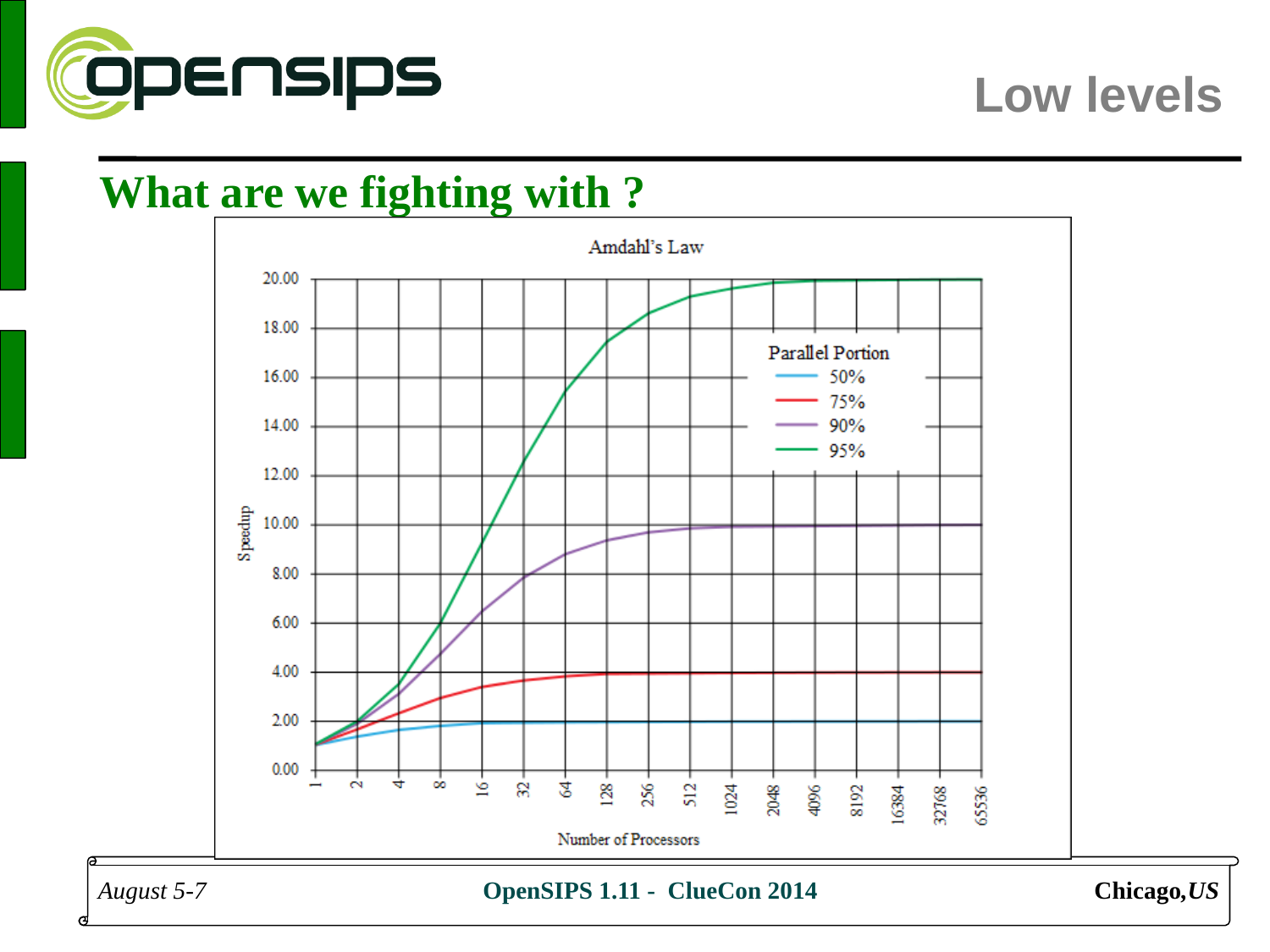

#### **High performance memory allocator**

- A new high-performance Memory Manger which boosts the multi-threading capabilities with +100% .
- Can generate reports on patterns of memory usage (size and fragments)
- Based on previous reports, can do memory warm-up on startup (controlled fragmentation)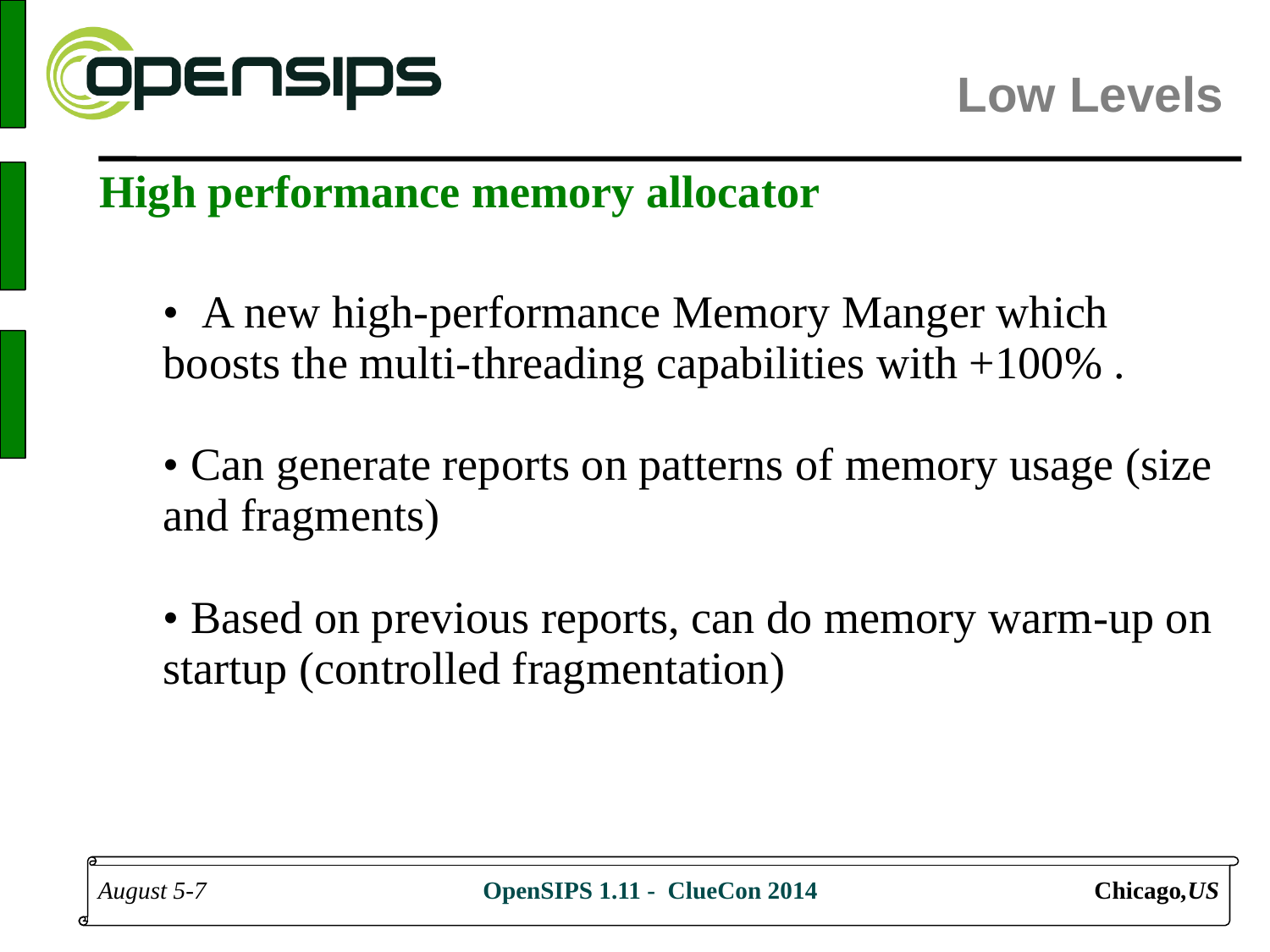

#### **SIP layer performance**

• Eliminated several bottle-necks in Transaction layer by increasing the level of parallelism.

• Partitioning in the TCP stack to increase the parallelism in handling large number of TCP connections.

*August 5-7* **OpenSIPS 1.11 - ClueCon 2014 Chicago***,US*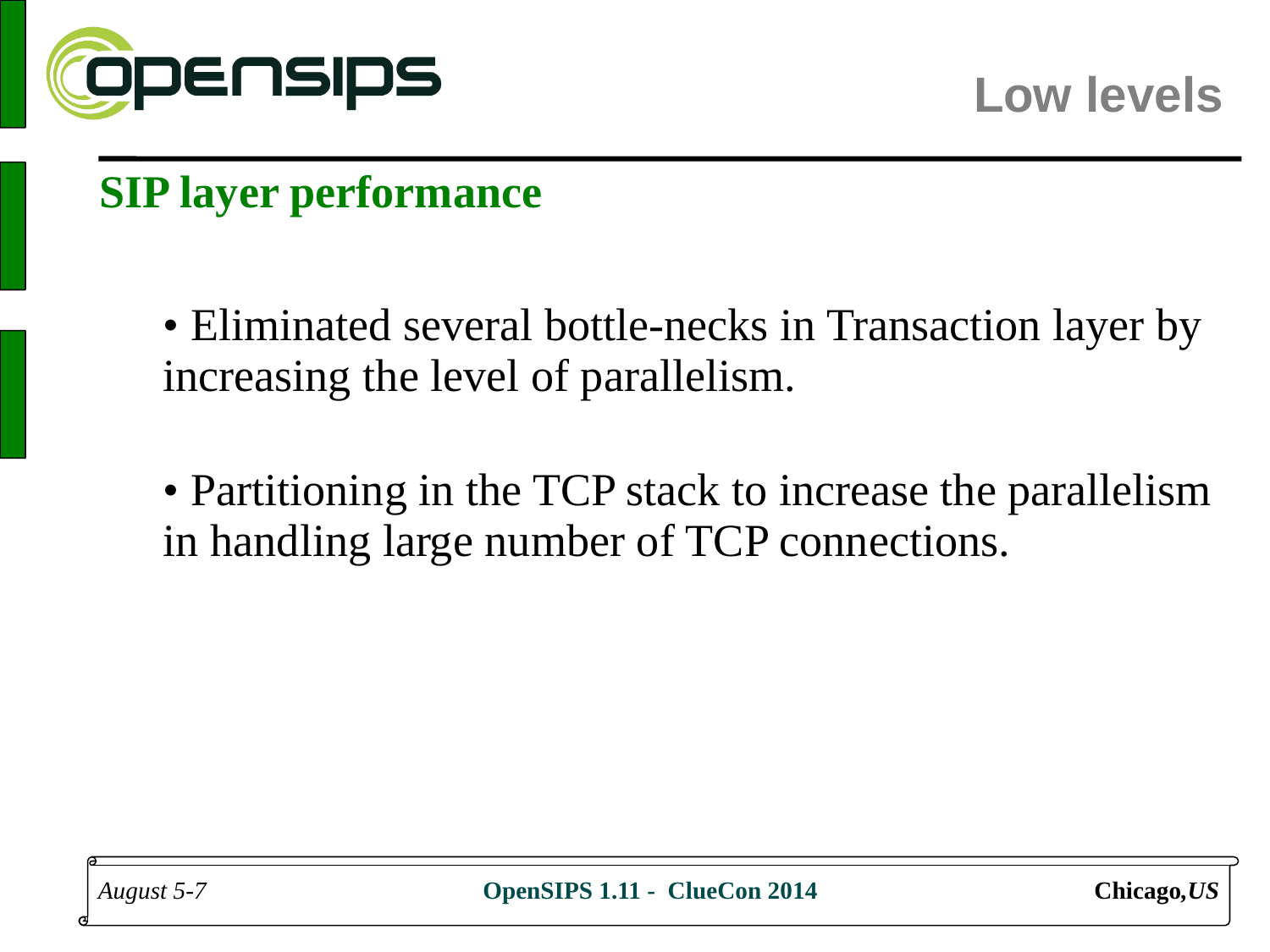

#### **Results ?**

- A boost from 25 000 cps up to around **60 000 cps** while using only 50% of the CPU.
- Easily handling **5 000 000 concurrent calls**
- Handling **400 000** mobile end-users **TCP connections**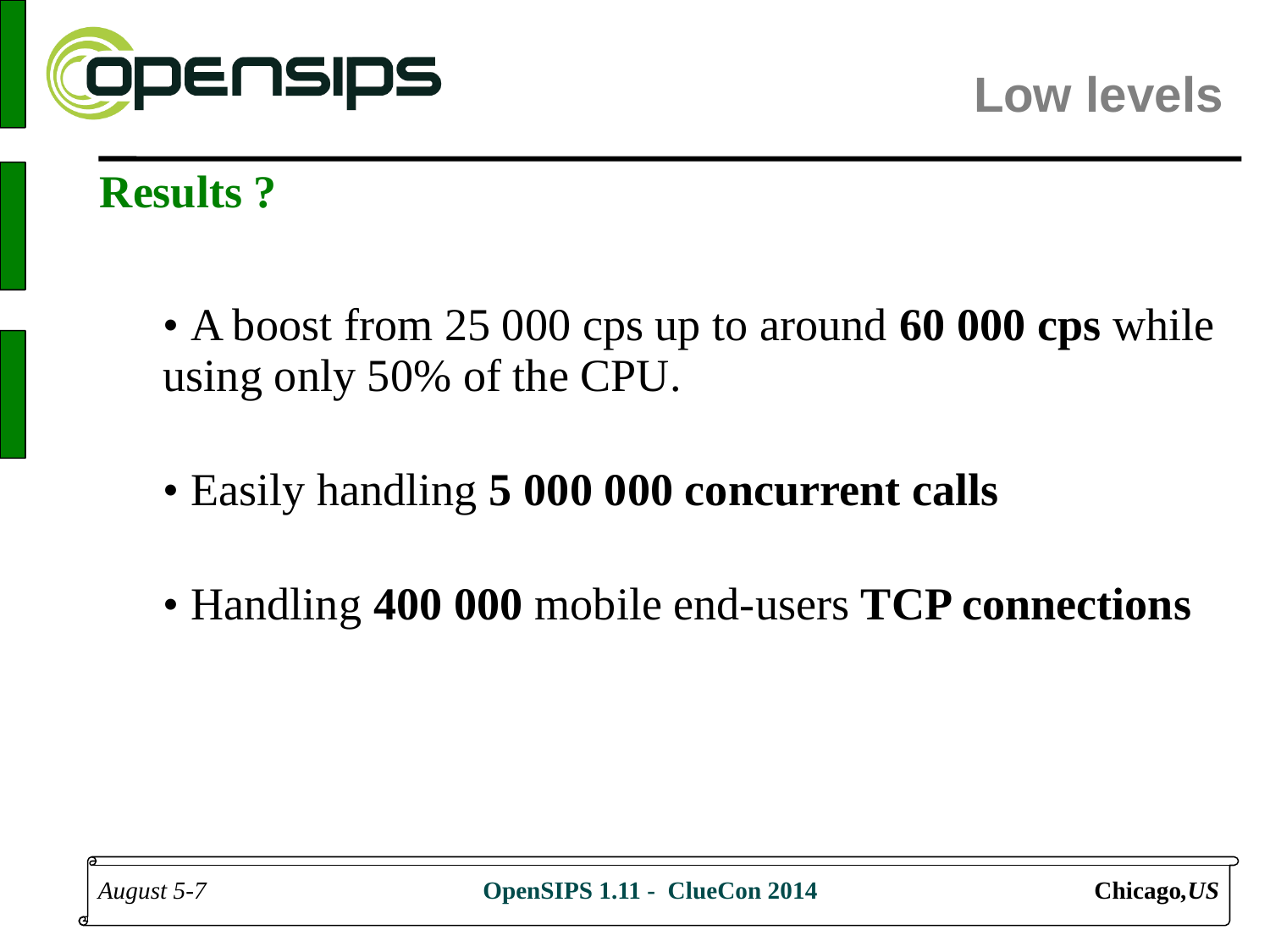

#### **Consistency and persistence**

- Modules global parameters moved as function parameters for better flexibility
- Script a new "for-each" statement to iterate sets
- Script functions may have missing parameters, like *function(p1,p2,,,p3)*
- Persistent state (on restart and reload) for destinations in Dynamic Routing, Dispatcher and Load-Balancer modules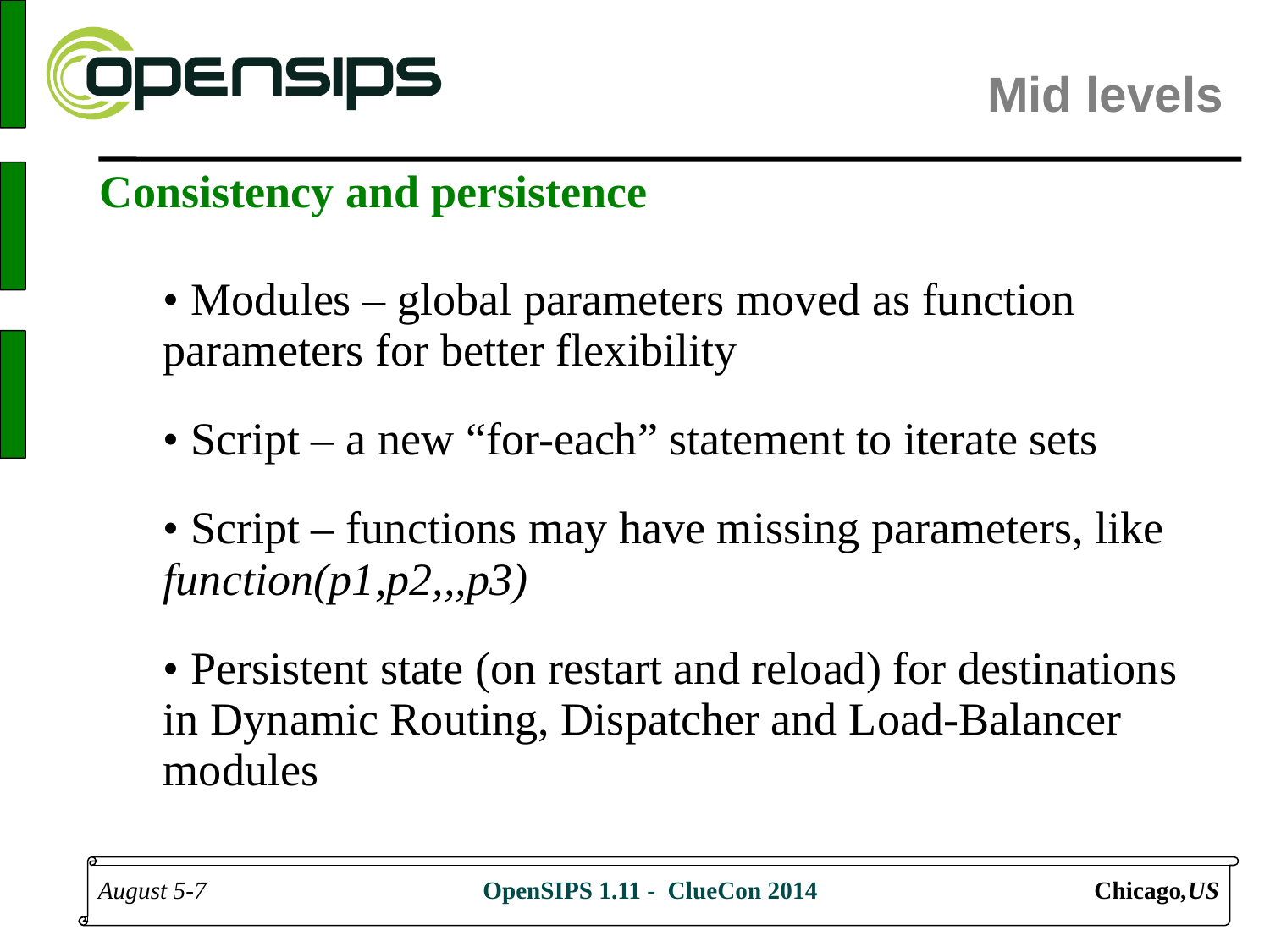

## **Registration replication**

- Relies on the Binary INternal Interface (BIN) for inter OpenSIPS communication
- User Location module replicates in realtime the registations and their state to other OpenSIPS instances
- Full registration replication on other OpenSIPS instances
- Essential feature for **geo-distributed systems** !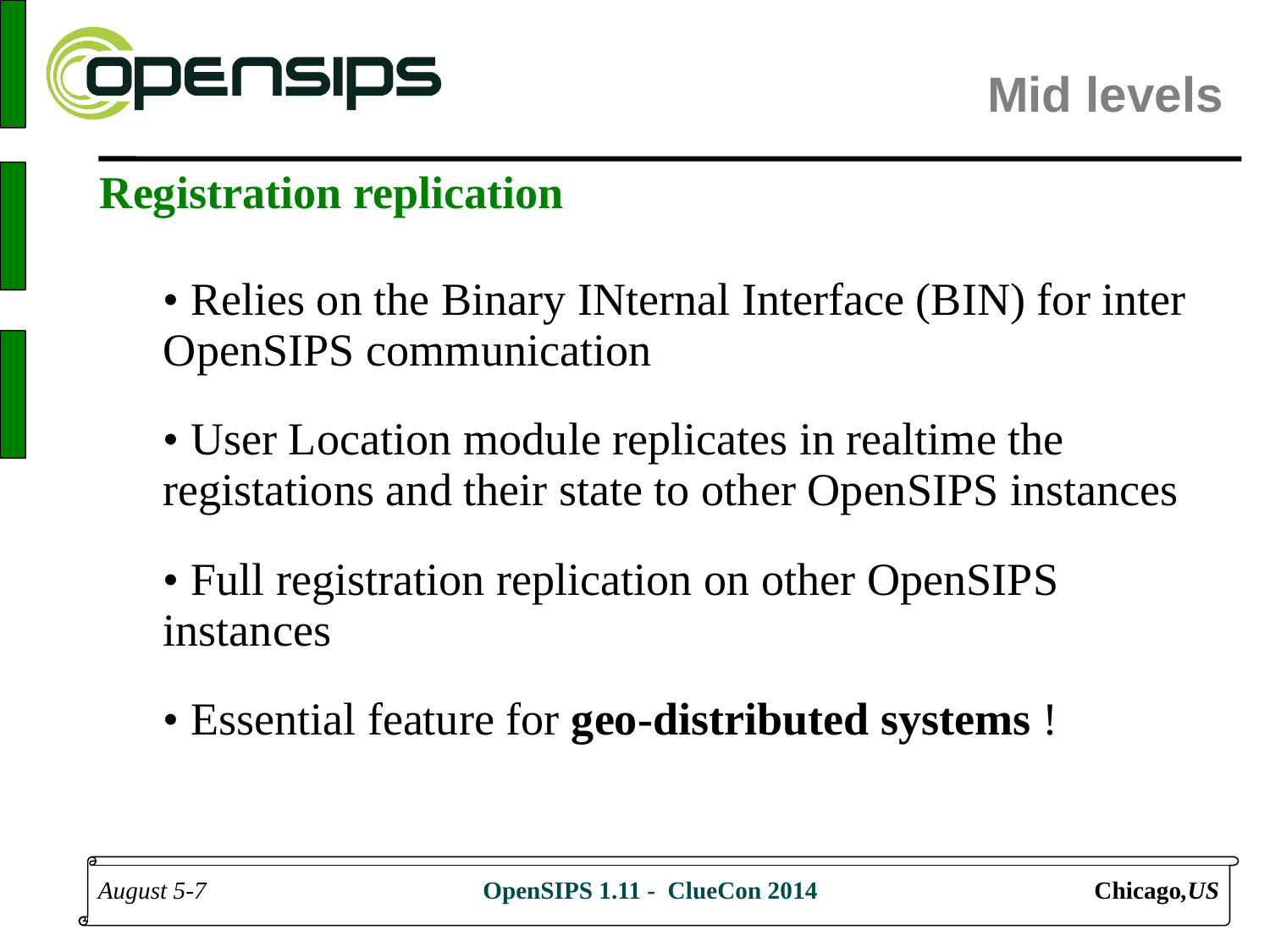

## **Script Helper**

• Helps to start in an easy way with the OpenSIPS scripting (the learning curve gets milder)

- Transparent handling of SIP sequential requests
- Automatic dialog support



*August 5-7* **OpenSIPS 1.11 - ClueCon 2014 Chicago***,US*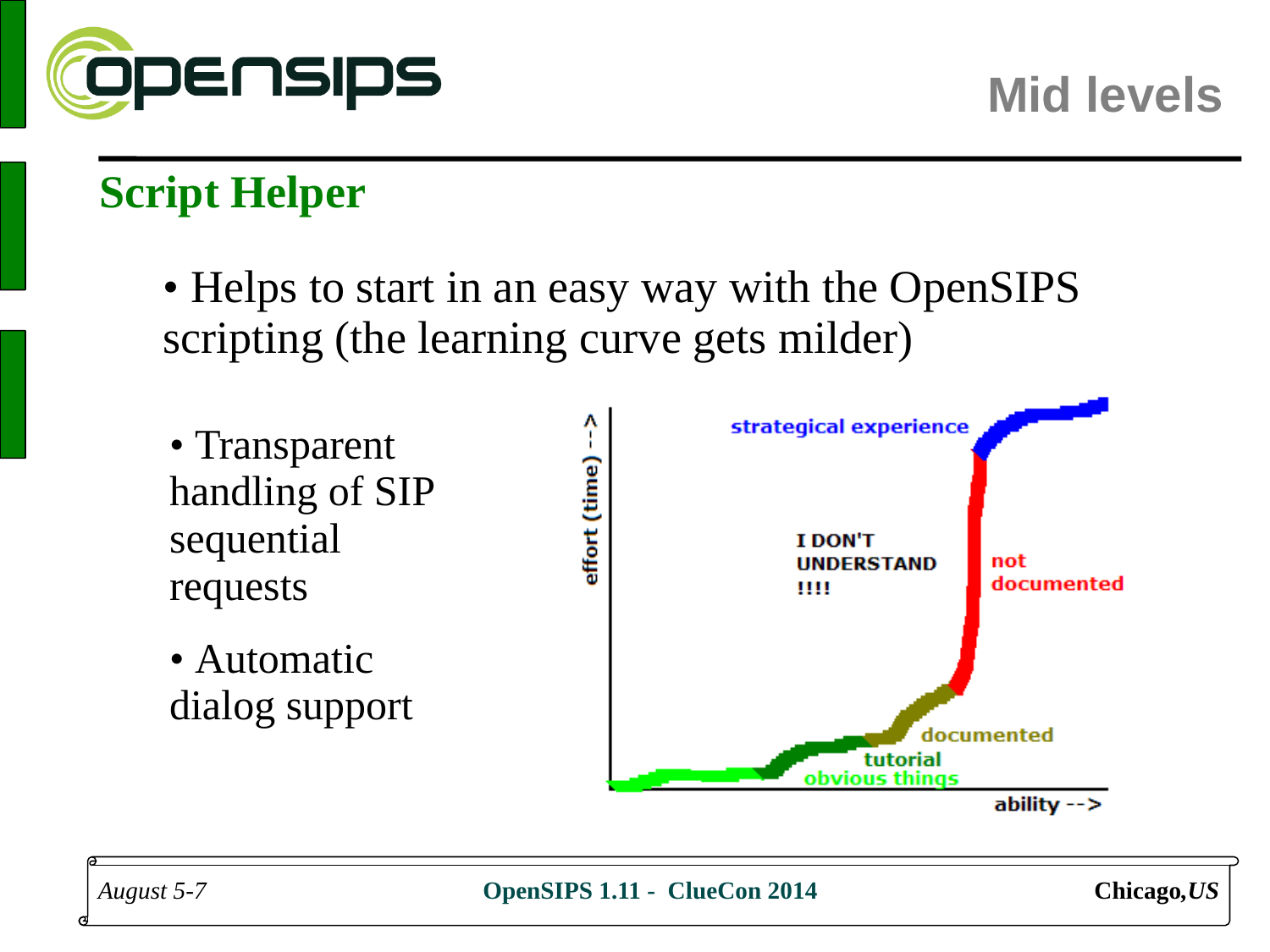

## **Script Helper**

• Avoid learning too many things in the same time, but rather discover them one at the time !



*August 5-7* **OpenSIPS 1.11 - ClueCon 2014 Chicago***,US*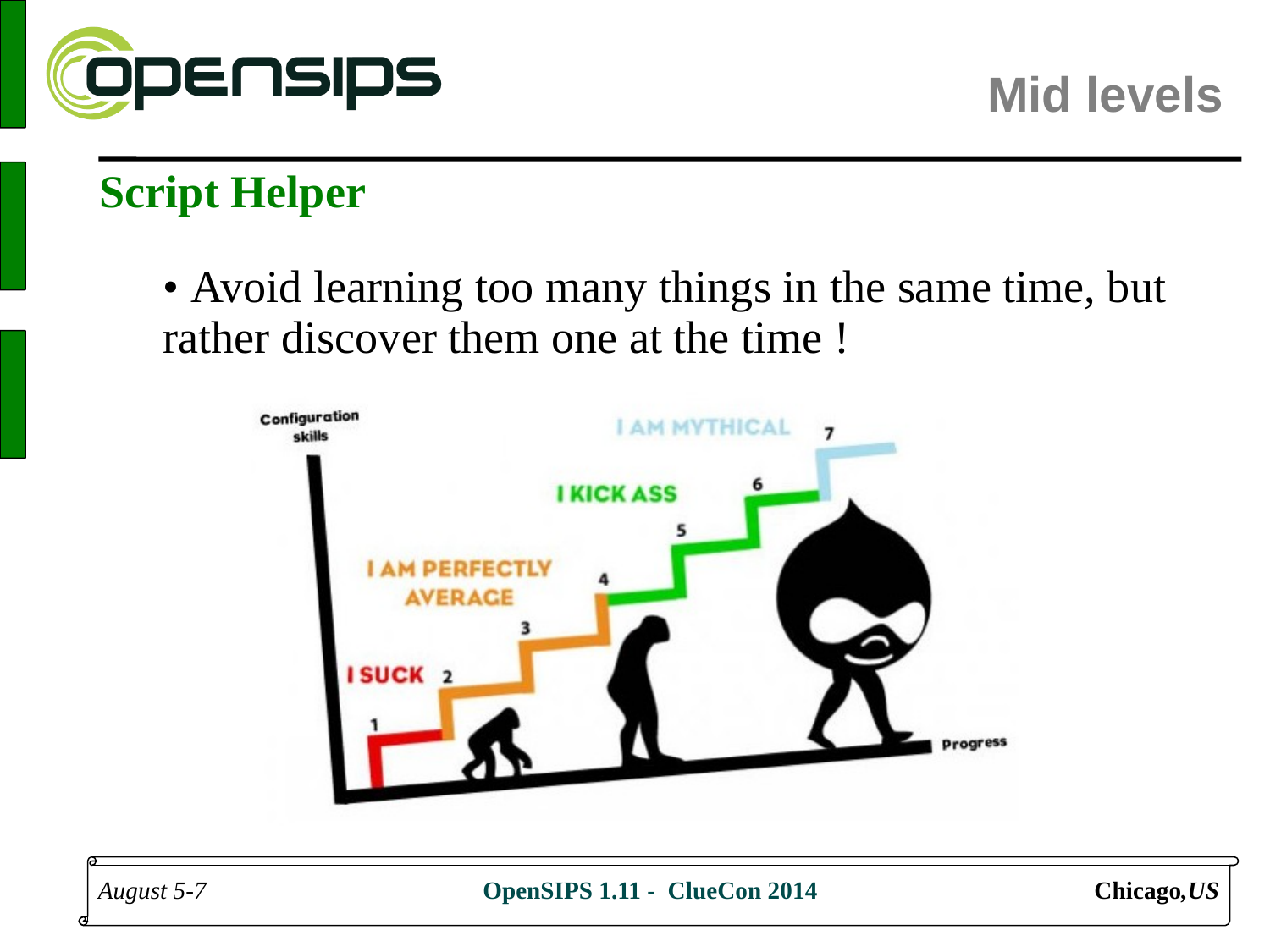

- Call queuing in OpenSIPS (signaling only)
- Inbound call center multiple queues, sets of agents, skills, priorities, statistics & reports
- Integration with Media Server via the B2BUA engine
- To be used in combination with DID (DR module), external IVRs, external dialers.

## *Demo to follow !*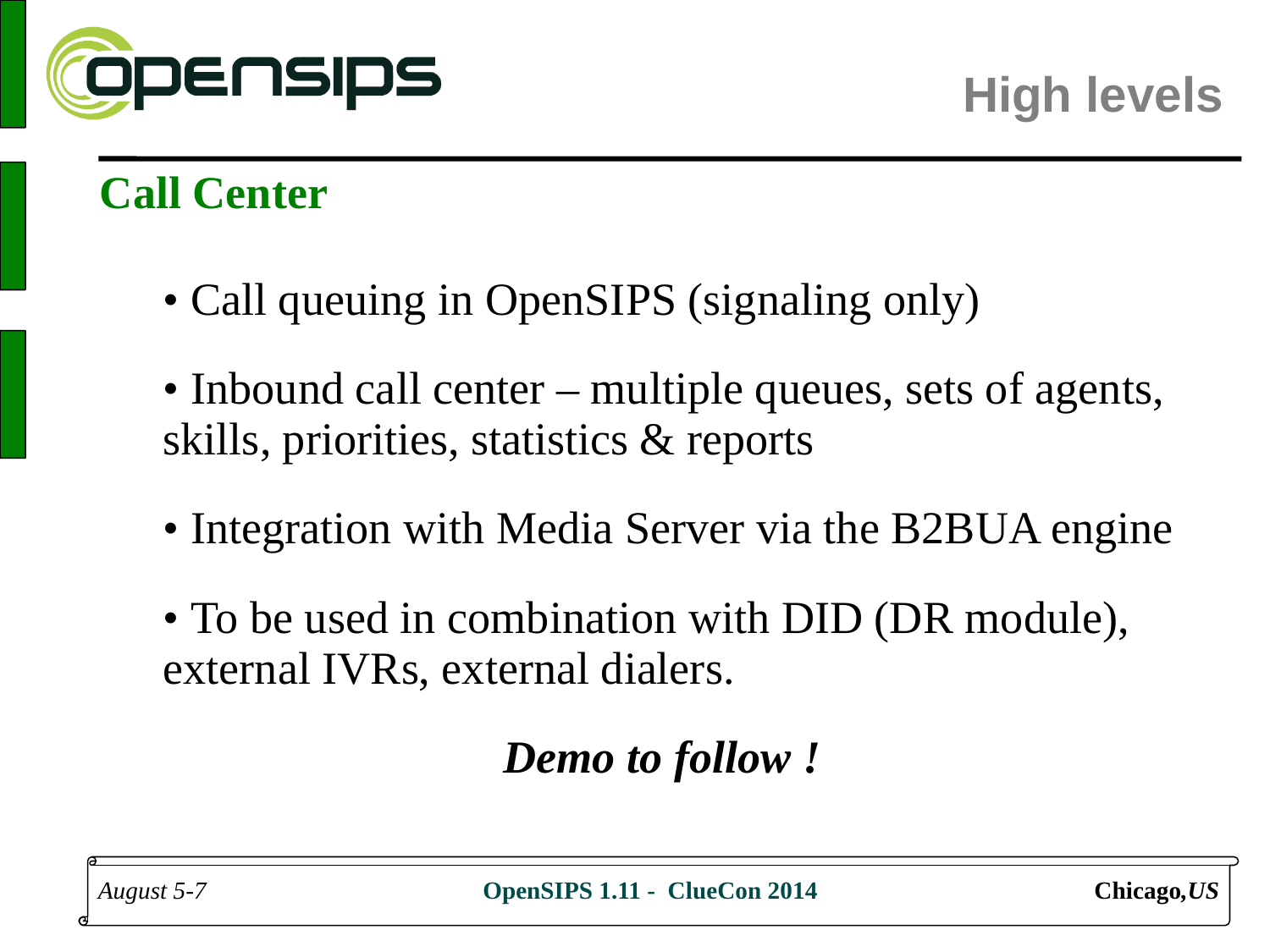

- Provides server side only, no specific tools for the agent side
- Targets large scale inbound call centers
	- $> 1000$  agents,  $> 100000$  cc
- Perfect solution to scale and grow existing small call centers
- Address also geo-distributed scenarios.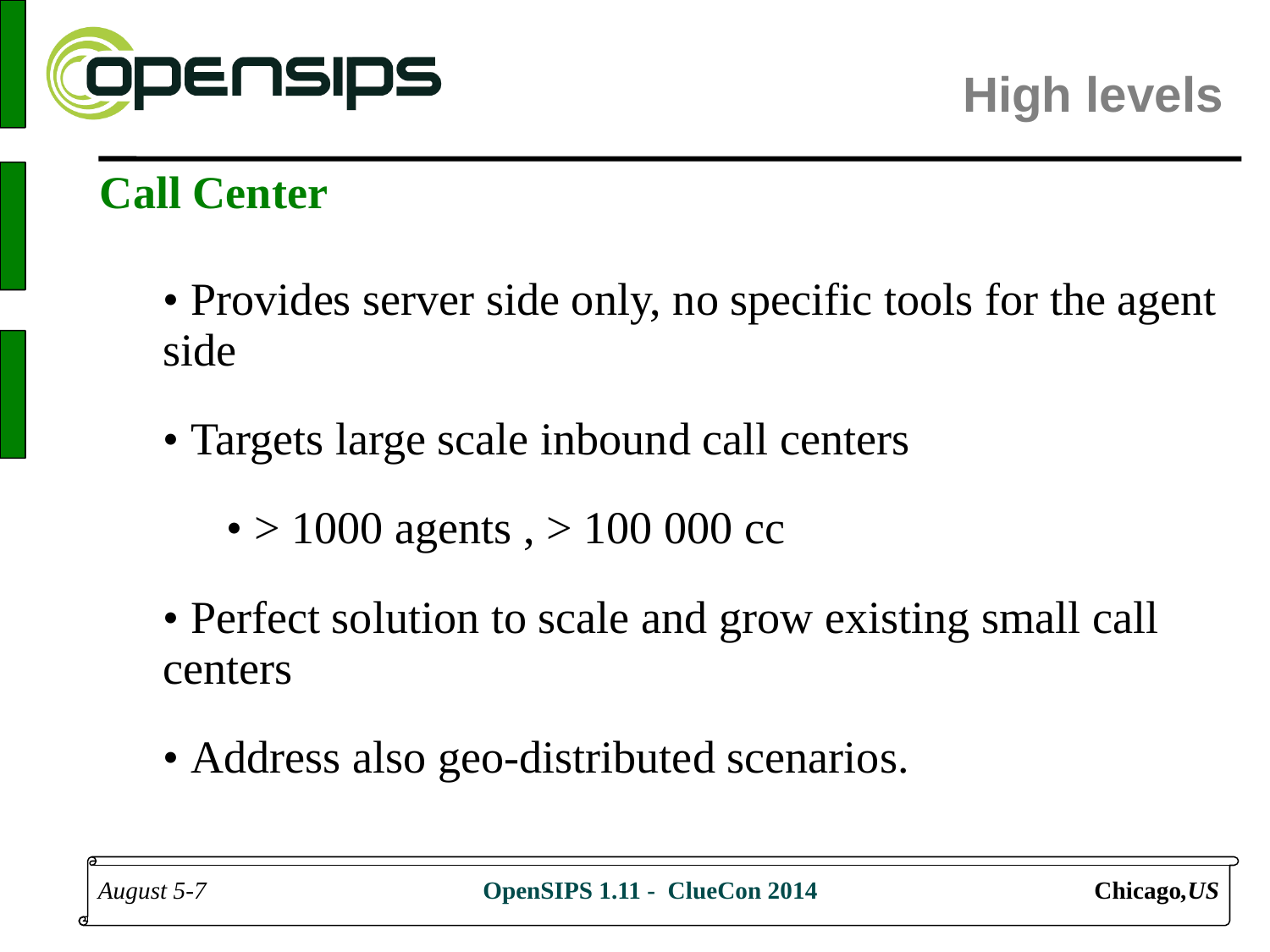

#### **Before using OpenSIPS ...**



*August 5-7* **OpenSIPS 1.11 - ClueCon 2014 Chicago***,US*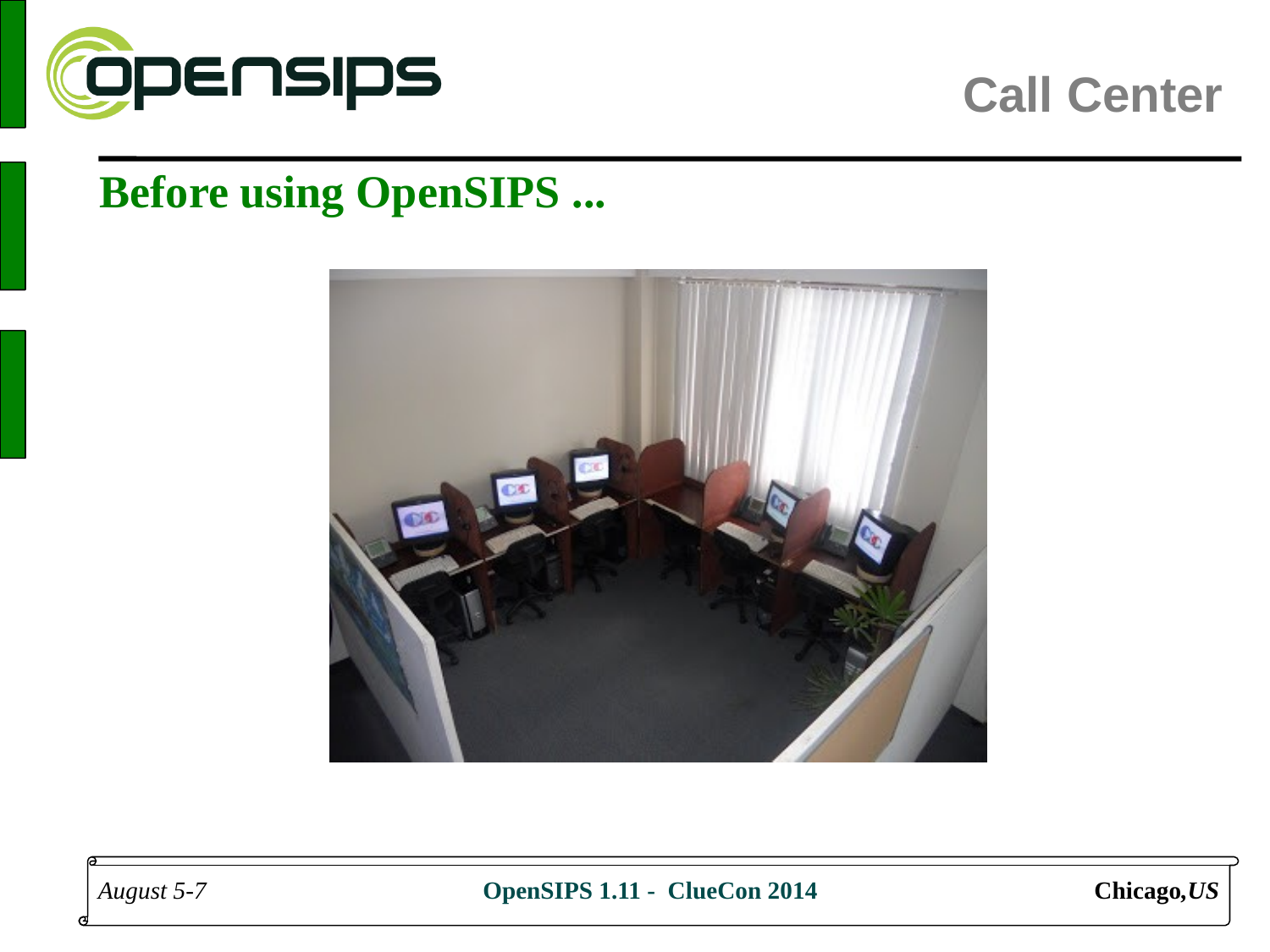

#### **and when using OpenSIPS...**



*August 5-7* **OpenSIPS 1.11 - ClueCon 2014 Chicago***,US*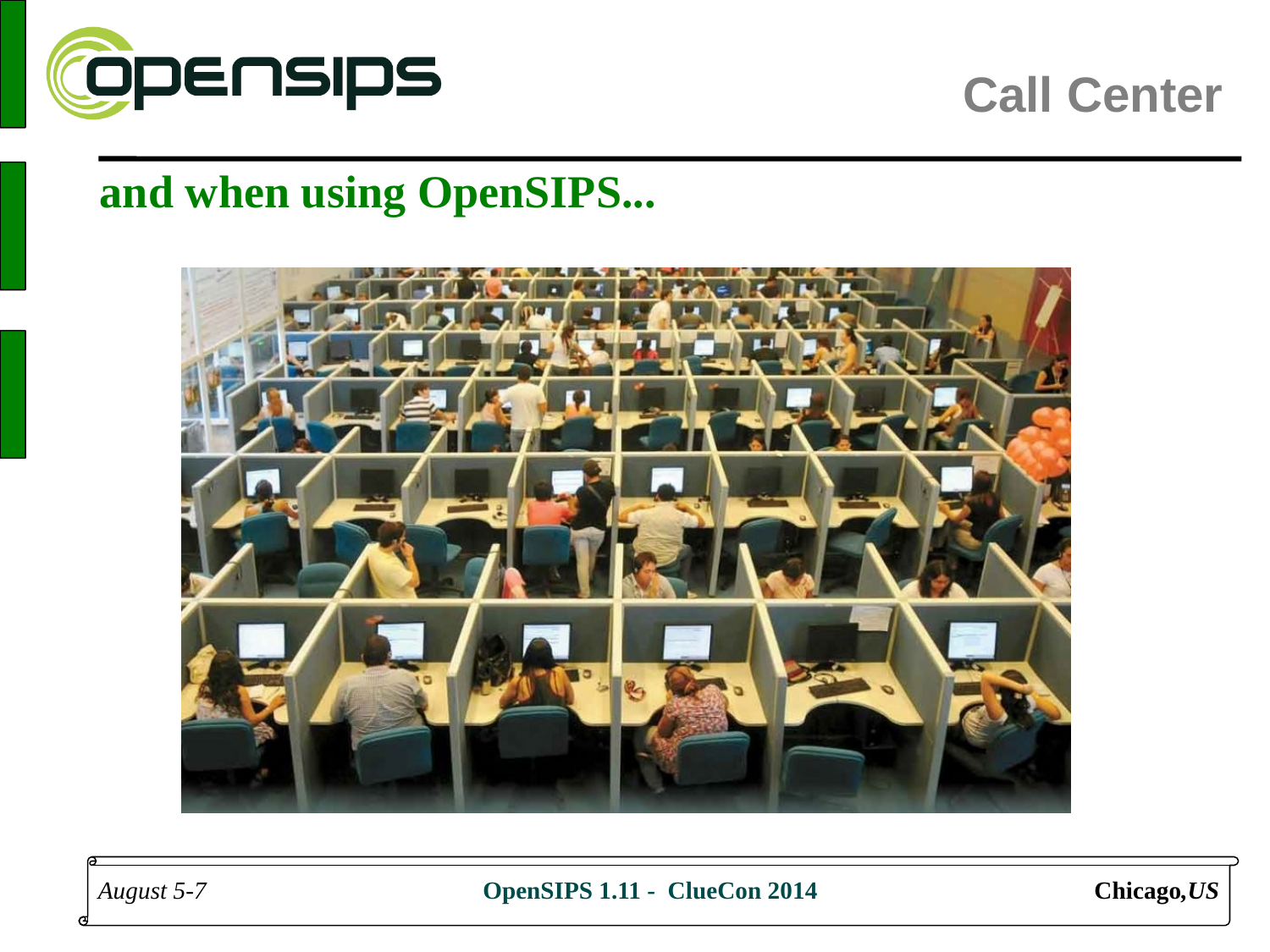

#### **Call Center schema**



*August 5-7* **OpenSIPS 1.11 - ClueCon 2014 Chicago***,US*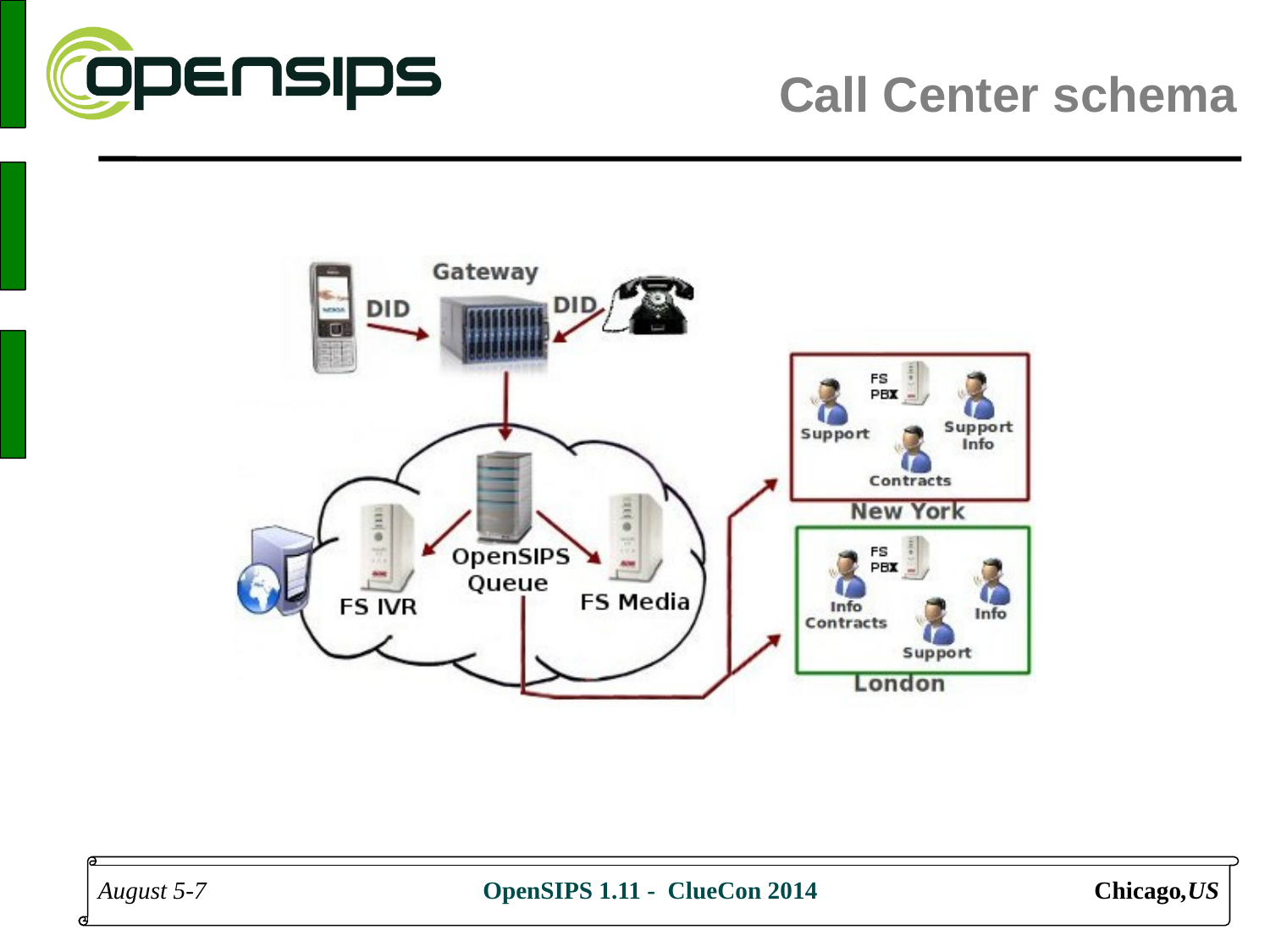

- Quality based routing
- Fraud detection based on profiles
- Async I/O operations from script
- Routing Data partitioning

## …... to be ready for OpenSIPS 1.12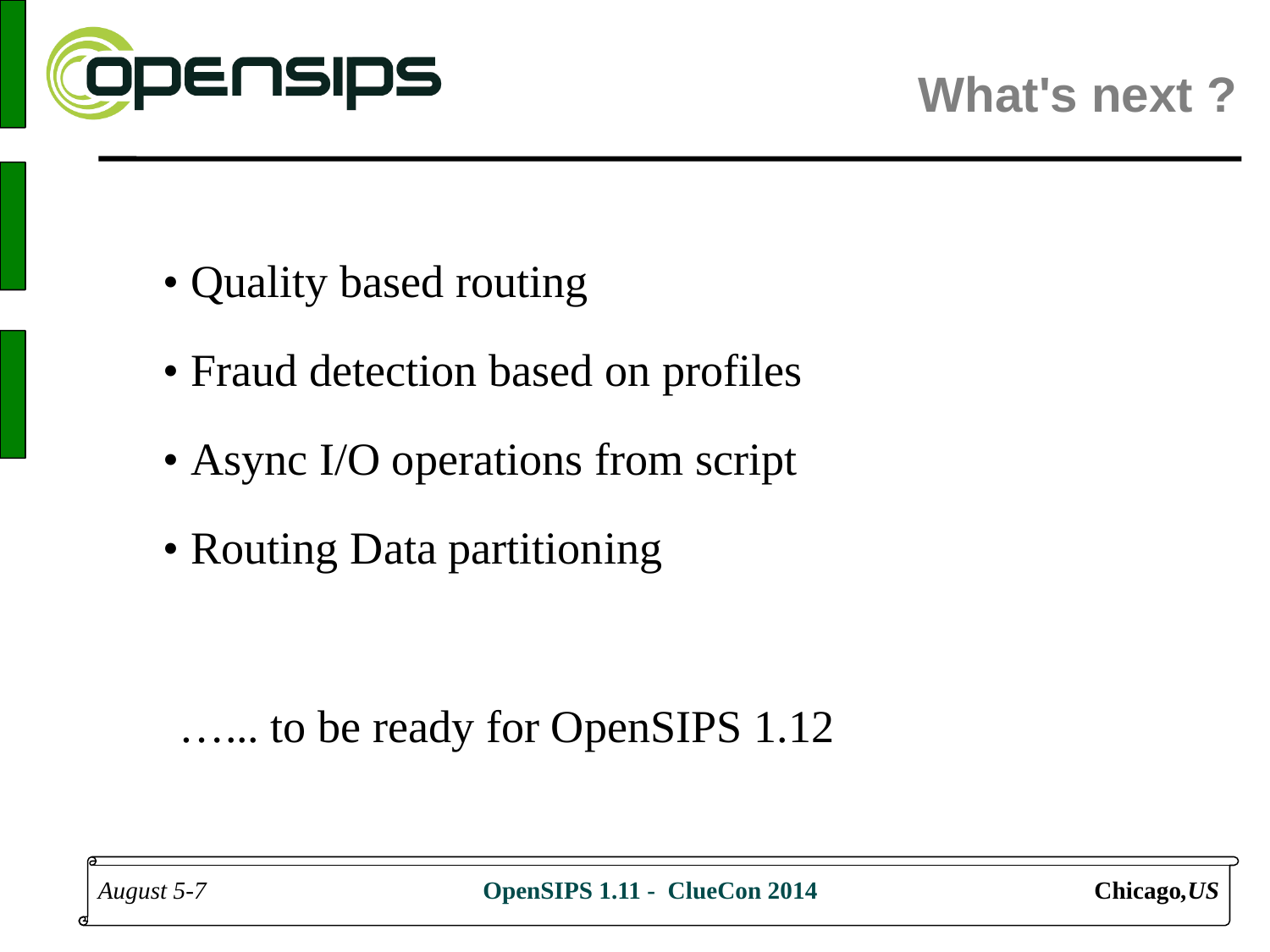

## **2 minutes Call Center demo**

*August 5-7* **OpenSIPS 1.11 - ClueCon 2014 Chicago***,US*